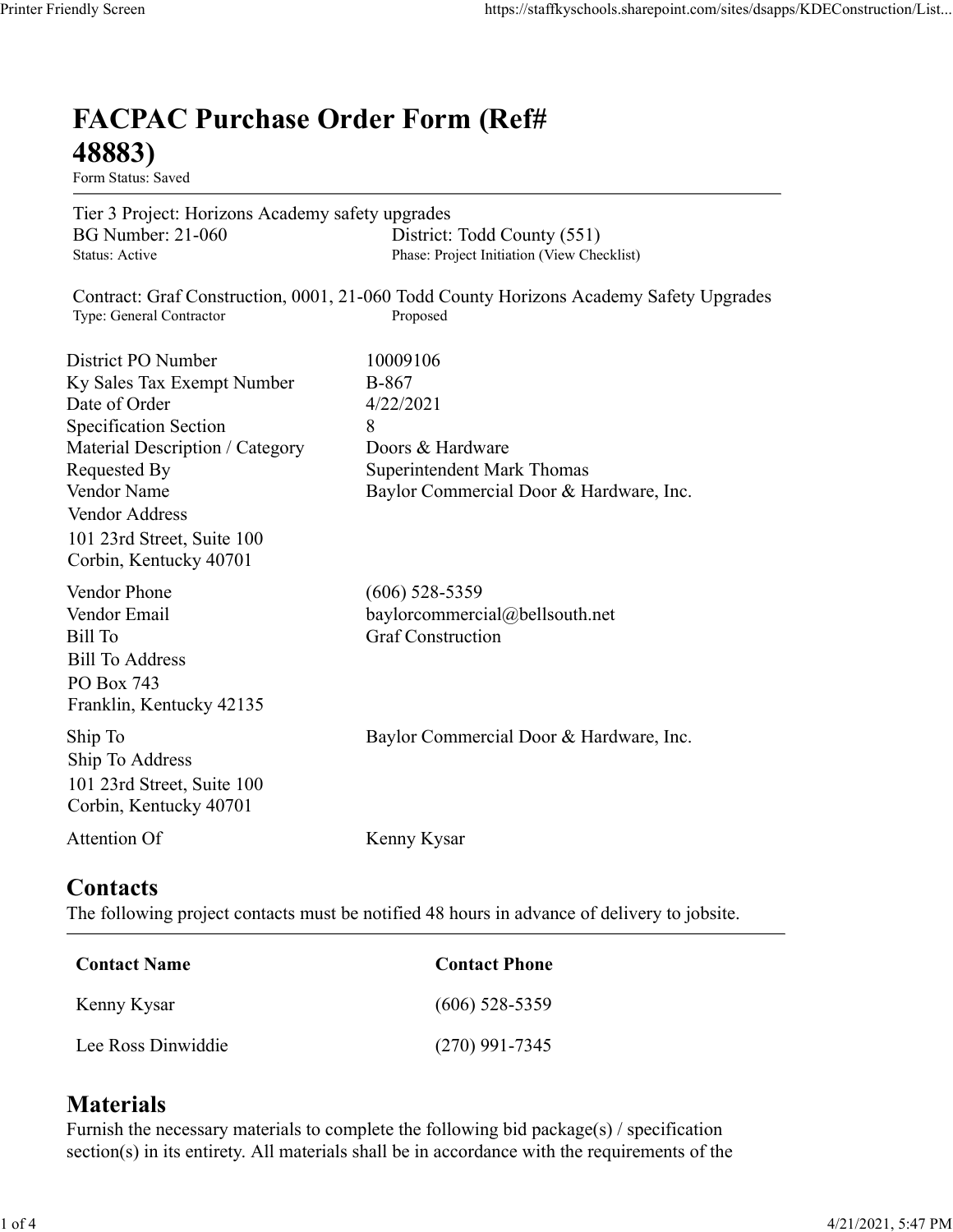| Printer Friendly Screen |                       |              | https://staffkyschools.sharepoint.com/sites/dsapps/KDEConstruction/List |              |  |  |
|-------------------------|-----------------------|--------------|-------------------------------------------------------------------------|--------------|--|--|
| Contract.               |                       |              |                                                                         |              |  |  |
| <b>Item Description</b> | Item<br><b>Number</b> | Quantity     | <b>Unit Price</b>                                                       | <b>Total</b> |  |  |
| Doors & Hardware        | $\mathbf{1}$          | $\mathbf{1}$ | \$7,957.00                                                              | \$7,957.00   |  |  |
|                         |                       |              | Purchase Order Total:                                                   | \$7,957.00   |  |  |
| Authorization           |                       |              |                                                                         |              |  |  |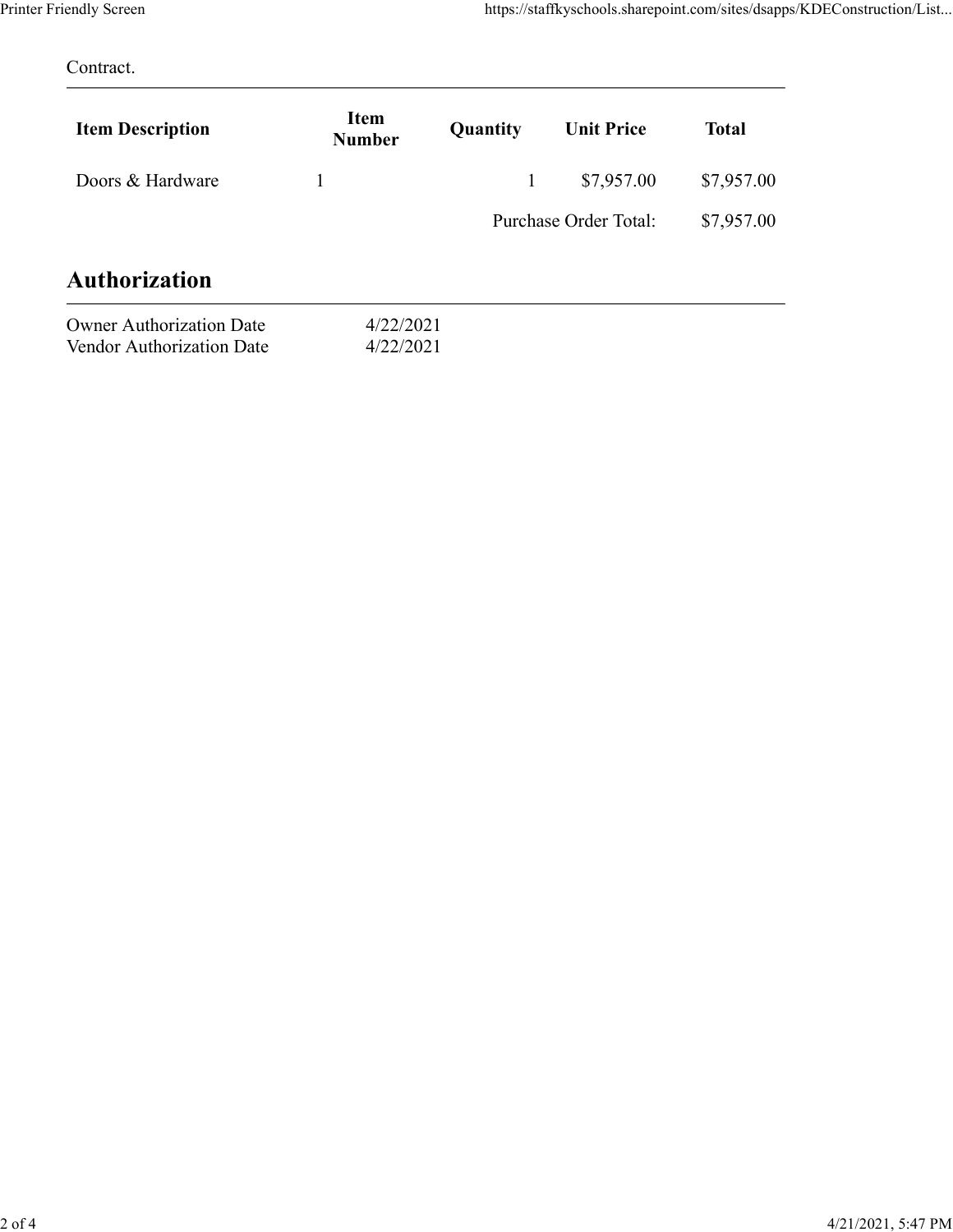| Printer Friendly Screen<br>https://staffkyschools.sharepoint.com/sites/dsapps/KDEConstruction/List<br>Purchase Order Signature Page (Online Form Ref# 48883)                                                                                                                                                                                                                                                                                                                                       |      |  |  |  |
|----------------------------------------------------------------------------------------------------------------------------------------------------------------------------------------------------------------------------------------------------------------------------------------------------------------------------------------------------------------------------------------------------------------------------------------------------------------------------------------------------|------|--|--|--|
|                                                                                                                                                                                                                                                                                                                                                                                                                                                                                                    |      |  |  |  |
| Vendor                                                                                                                                                                                                                                                                                                                                                                                                                                                                                             | Date |  |  |  |
| Owner                                                                                                                                                                                                                                                                                                                                                                                                                                                                                              | Date |  |  |  |
| <b>Terms and Conditions</b>                                                                                                                                                                                                                                                                                                                                                                                                                                                                        |      |  |  |  |
| 1. Drawings, catalogs, cut sheets, or samples shall be submitted for approval.<br>2. All invoices shall be sent to the contractor/subcontractor designated on the purchase<br>order for approval. No invoices shall be sent directly to the Board of Education<br>(Owner) for payment.<br>3. All invoices shall reference the purchase order number.                                                                                                                                               |      |  |  |  |
| 4. No change in, modification of, or revision of this order shall be valid unless in writing<br>and signed by the Owner.<br>5. Vendor agrees to observe and comply with all applicable federal, state and locals laws,<br>rules, ordinances and regulations in performance of this order.                                                                                                                                                                                                          |      |  |  |  |
| 6. Vendor shall not assign this order or any right hereunder without first having obtained<br>the written consent of the Owner.<br>7. Deliveries are to be made in accordance with the Owner's schedule, as directed by the<br>General Contractor (GC), Construction Manager (CM) or Qualified Provider (QP).<br>8. The Owner may cancel this purchase order in whole or in part in the event that the<br>vendor fails or refuses to deliver any of the items purchased, within the time provided, |      |  |  |  |
| or otherwise violates any of the conditions of this purchase order, or if it becomes<br>evident that the vendor is not providing materials in accordance with the specifications<br>or with such diligence as to permit delivery on or before the delivery date.<br>9. The vendor agrees to deliver the items to the supplied hereunder free and clear of all<br>liens, encumbrances and claims.                                                                                                   |      |  |  |  |
| 10. If any of the goods covered under this purchase order are found to be defective in<br>material or workmanship, or otherwise not in conformity with the requirements of this<br>order, the Owner, in addition to the other rights which it may have under warranty or<br>otherwise, shall have the right to reject the same or require that such articles or<br>materials be corrected or replaced promptly with satisfactory materials or                                                      |      |  |  |  |
| workmanship.<br>11. By acknowledging receipt of this order, by performing the designated work or any<br>portion thereof, or by shipping the designated goods, the vendor agrees to the terms and<br>conditions outlined.                                                                                                                                                                                                                                                                           |      |  |  |  |